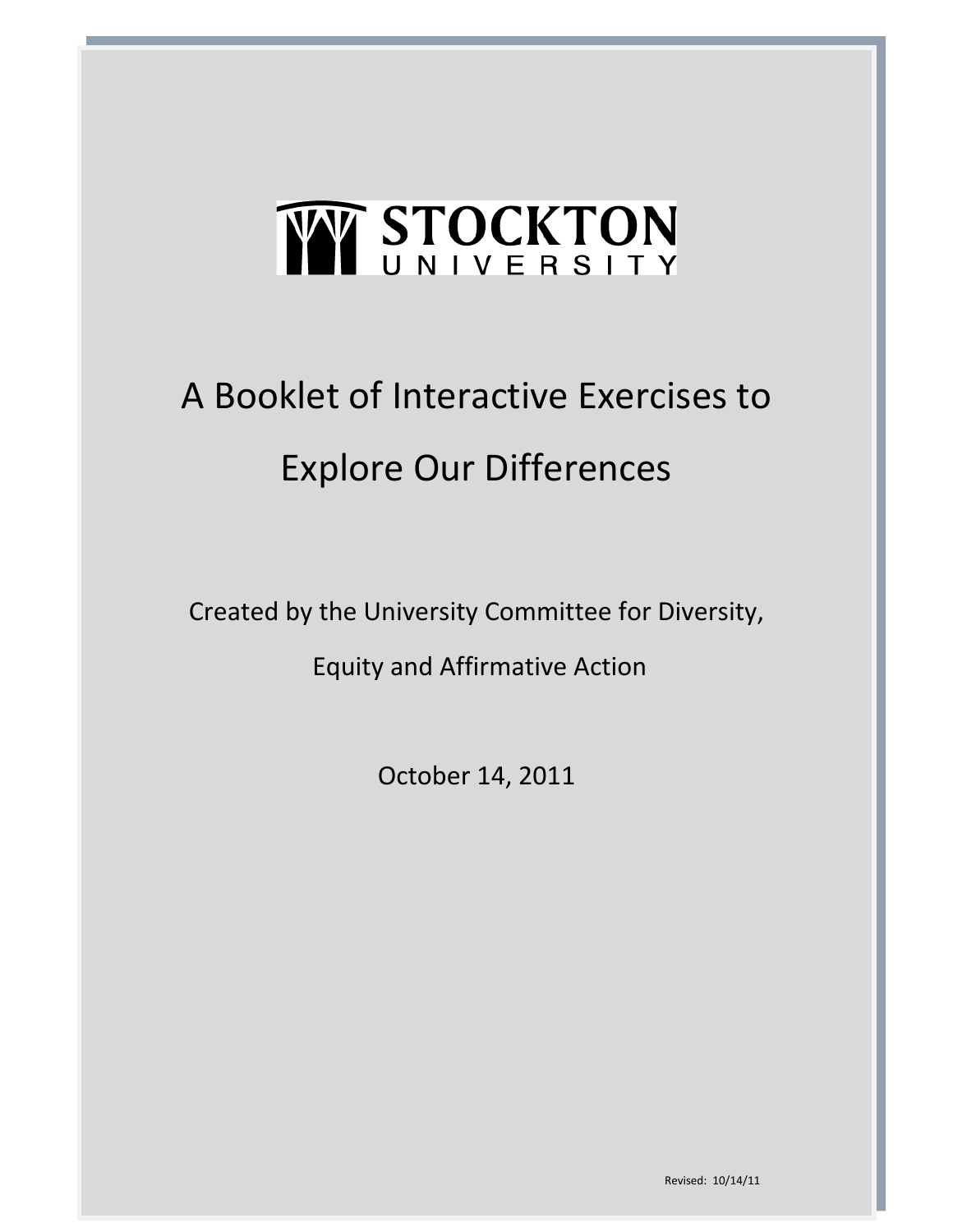#### **Introduction for Instructors**

This booklet of exercises was designed after members of the Diversity Committee attended a two-day inclusive diversity training in January 2011. The initial goal was to prepare exercises to help train other members of the committee who could not attend the training, and to prepare all of us to offer similar workshops to the campus community at large.

The exercises within come from various sources-some inspired by the workshop we attended, some modified from the materials found on the internet or in dialogue with diversity experts, and some created on our own. All the exercises have been discussed and modified by the Diversity committee, which is committed to revising them further with feedback from future instructors and participants. We see this as a dynamic collection, which anyone can add to or offer suggestions about. While the exercises are intended to be offered sequentially for our diversity training workshop, they can be used individually as well, in classrooms, department meetings, and other group situations.

To ensure safe and effective use of these exercises, we offer the following guidelines.

The instructor should…

- have personally participated in the exercise prior to leading a group.
- feel comfortable with the exercise and leading the discussions it's likely to generate.
- feel comfortable with the group to which they are presenting.
- have a clear set of goals in mind that relate to the intent and scope of the group. That is, there should be an appropriate context for the exercises.

In general, we feel that the goal of these exercises is to stimulate productive dialogue about topics that are often difficult to talk about and about which people often make assumptions.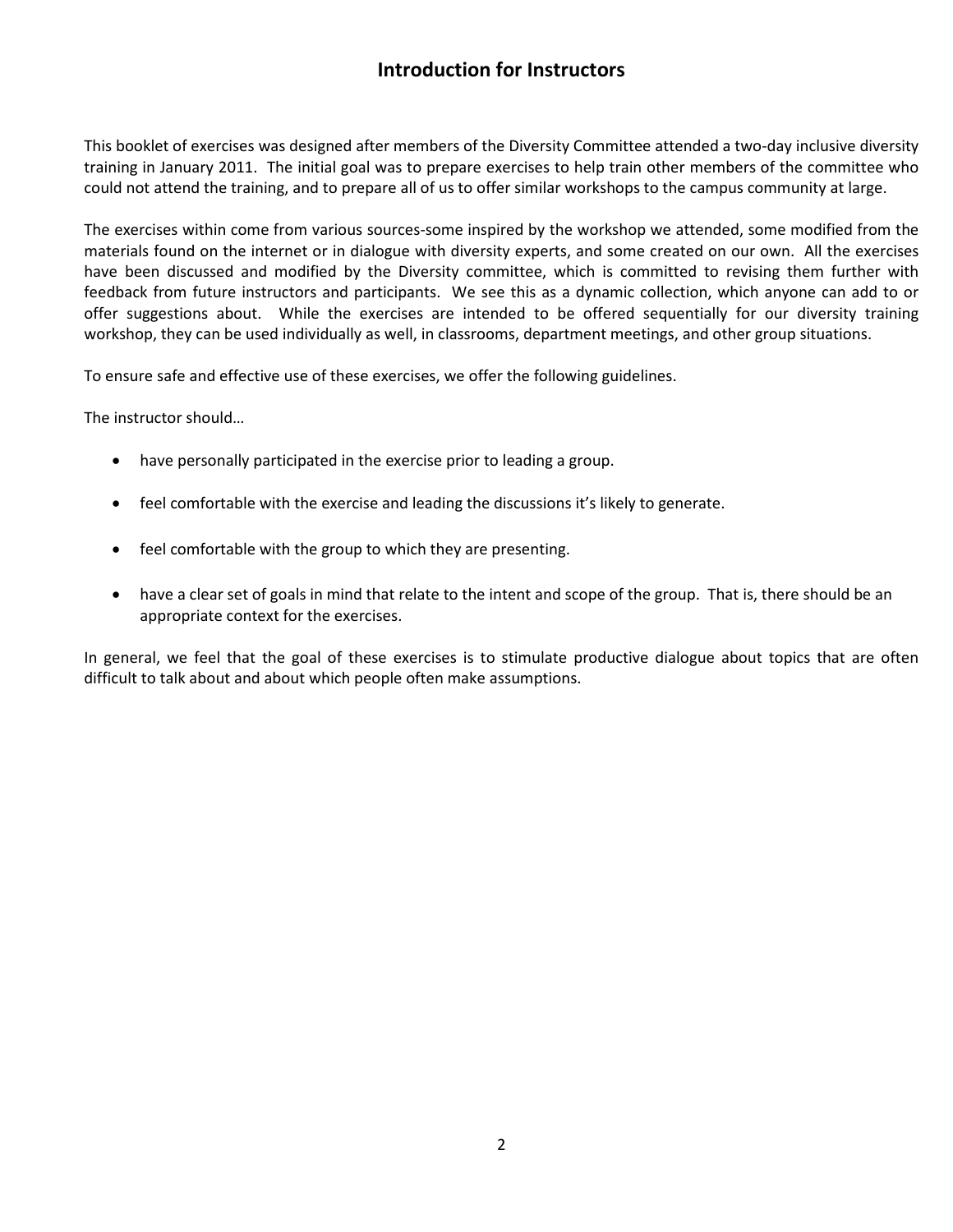#### **A Booklet of Interactive Exercises to Explore our Differences**

Created by the University Committee for Diversity, Equity and Affirmative Action October 14, 2011

This booklet offers a number of activities that can be used with any group to start a dialogue about differences in human experience, before dealing with more challenging issues of diversity such as oppression, inequality, prejudice, etc.

The goal is not to avoid those realities, but to offer an easier way to get us to think and talk about people who are different than us. These exercises can be used in classes, as part of ice breakers, for employee training, or to foster interaction with any group. You can use one exercise, several, or all of them together, though they generally get more challenging as they progress.

Our supposition is that diversity workshops can be viewed with resistance, fear, and/or the belief that those participating have nothing to learn. Instead, this model posits that any group or individual has diverse beliefs and attributes within them, and when faced with contradictions, in a non-confrontational setting, they will be more willing to use their insight and creativity to explore an issue or solve a problem. With this in mind, we gathered exercises that are intended to be:

| <b>Active</b>                                      | Participants do something, rather than simply talking about an issue or be<br>talked to. |  |  |  |  |  |
|----------------------------------------------------|------------------------------------------------------------------------------------------|--|--|--|--|--|
| <b>Fun and intellectually</b>                      | Participants focus on tasks that do not directly confront their beliefs, but             |  |  |  |  |  |
| challenging.                                       | instead ask them to make choices using their intellectual and creative skills.           |  |  |  |  |  |
| Short and relatively easy to                       | Each exercise can be completed by participants in a short period of time                 |  |  |  |  |  |
| teach.                                             | and is designed to allow for discussion afterwards.                                      |  |  |  |  |  |
| Designed to learn about diverse                    | The focus of the exercises is positive, to better understand our differences             |  |  |  |  |  |
| perspectives.                                      | in how we see the world rather than focusing on conflicts.                               |  |  |  |  |  |
| Designed to solve puzzles, rather<br>than lecture. | The exercises require critical thinking and puzzle solving.                              |  |  |  |  |  |
| Interactive.                                       | During the exercise or after, the group interacts, sharing experiences and<br>insights.  |  |  |  |  |  |

We hope that this booklet of exercises is a helpful resource for allowing your class or group to view our differences in a positive way and create a more interactive, supportive environment.

Finally, there is a short survey in the back of this booklet. We would like you to share with us your experiences in using this booklet. Did it accomplish what we said? How can we improve the exercises?

Thank you for using this tool. We look forward to hearing from you.

Sincerely,

#### *The University Committee for Diversity, Equity and Affirmative Action for AY 2010-2012*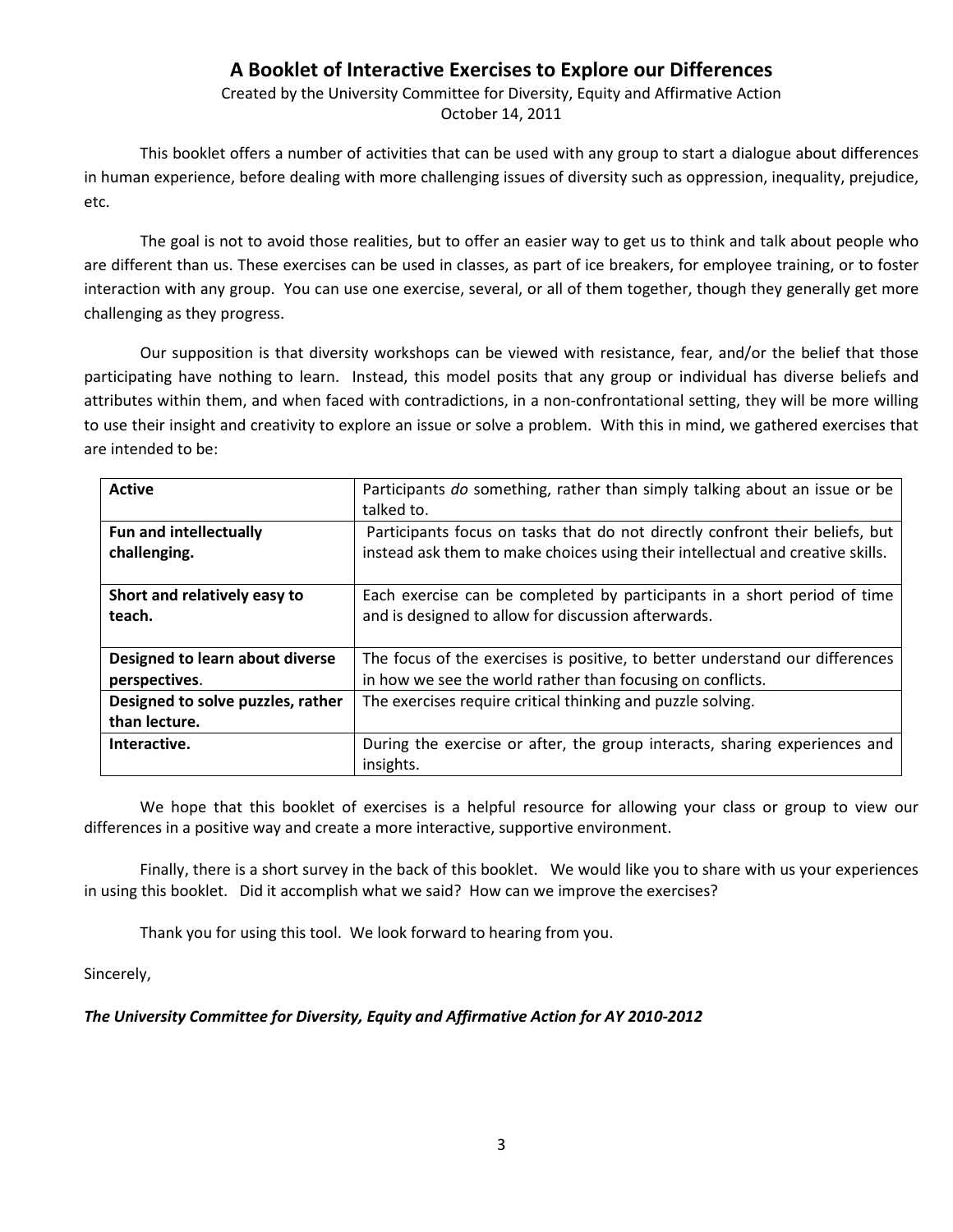#### **Exercise Listing**

| Exercise    | Title                                                                       | <b>Page</b> |  |  |  |  |  |
|-------------|-----------------------------------------------------------------------------|-------------|--|--|--|--|--|
| Exercise #1 | Disability Quiz                                                             | $5-6$       |  |  |  |  |  |
| Exercise #2 | <b>Diversity Profile</b>                                                    | 7           |  |  |  |  |  |
| Exercise #3 | A Step Above                                                                | $8 - 9$     |  |  |  |  |  |
|             | <b>Advanced Exercises</b><br>(Additional time may be needed for discussion) |             |  |  |  |  |  |
|             |                                                                             |             |  |  |  |  |  |
| Exercise #4 | Origin of Difference                                                        | 11          |  |  |  |  |  |
| Exercise #5 | Crossing the Line                                                           | $12 - 13$   |  |  |  |  |  |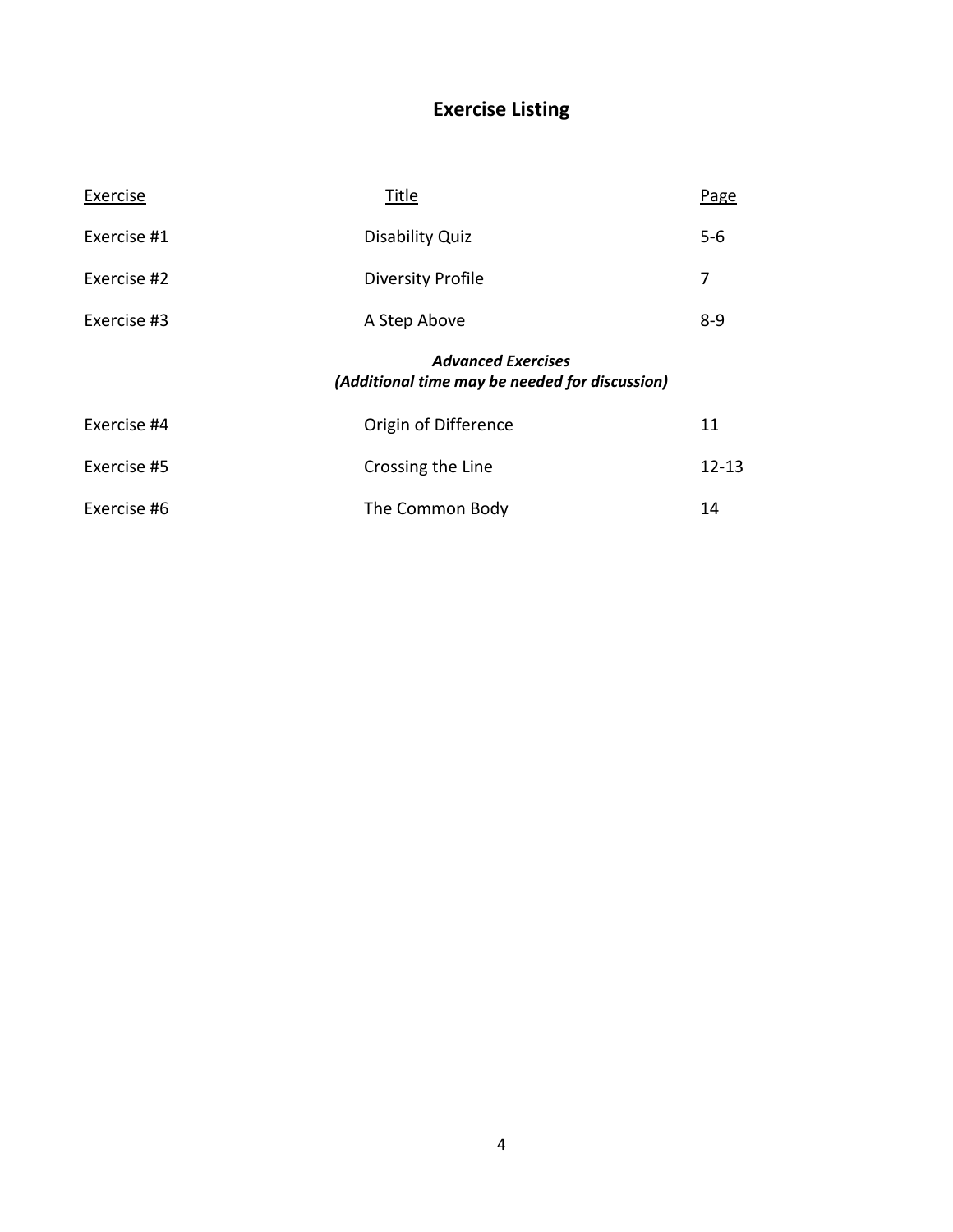#### **Exercise #1: The Disability Quiz**

Place an X next to the conditions that you think represent a disability:

- 1. \_\_\_\_ You need to wear glasses.
- 2. \_\_\_ You do not speak the language in the country you are in.
- 3. \_\_\_You are an adult who is 3.5 feet tall.
- 4. You are an adult who is 7.5 feet tall.
- 5. \_\_\_You weigh 100 pounds over your recommended height.
- 6. \_\_\_You are out of shape and cannot run more than a block or climb more than a flight of stairs.
- 7. Nou read slowly.
- 8. \_\_\_You can't type.
- 9. You're a poor speller.
- 10. \_\_\_You don't know how to cook.
- 11. You don't know how to read a map.
- 12. \_\_\_You are HIV positive but have no symptoms.
- 13. \_\_\_You stutter.
- 14. You are afraid to leave your house or talk to strangers.
- 15. \_\_\_You cannot drive a car.
- 16. \_\_\_You are 93.
- 17. \_\_\_You are 6 months old.
- 18. \_\_\_You are addicted to a drug.
- 19. Your leg is broken.
- 20. You have an eating disorder.
- 21. \_\_\_ You are allergic to common things, like grass, or cats or dogs.

\_\_\_\_\_\_\_\_\_\_\_\_\_\_\_\_\_\_\_\_\_\_\_\_\_\_\_\_\_\_\_\_\_\_\_\_\_\_\_\_\_\_\_\_\_\_\_\_\_\_\_\_\_\_\_\_\_\_\_\_\_\_\_\_\_\_\_\_\_\_\_\_\_\_\_

- 22. \_\_\_You are female.
- 23. \_\_\_You are male.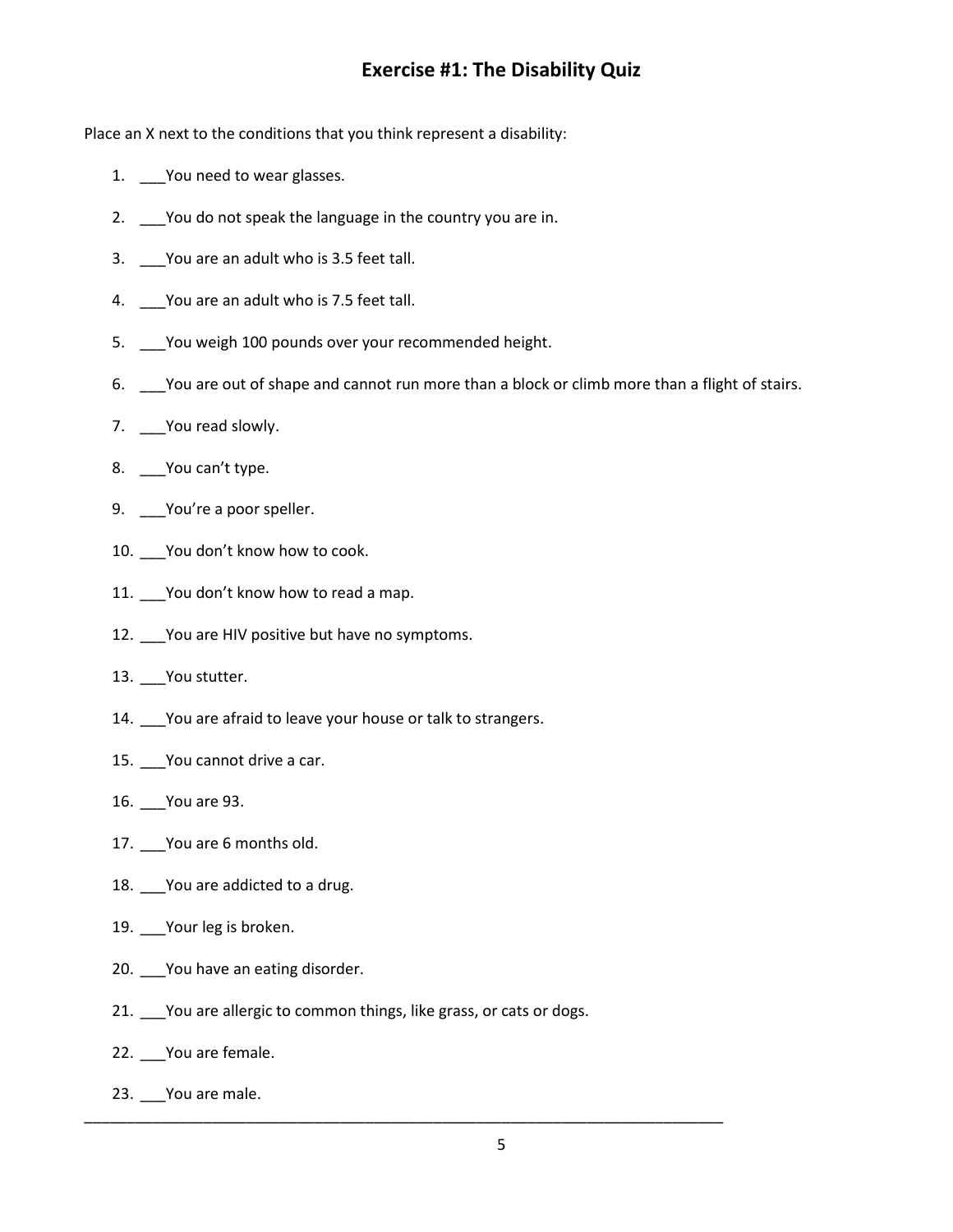After filling in the worksheet, discuss how participants determined their answers. Are there different kinds of disability? Do some seem less socially acceptable than others? Do we think of some traits that make us unable to function as normal and others as not? Does a disability depend on how well our society adjusts to peoples' needs? Can you come up with a working definition of disability based on this survey? (It might be harder than you think!)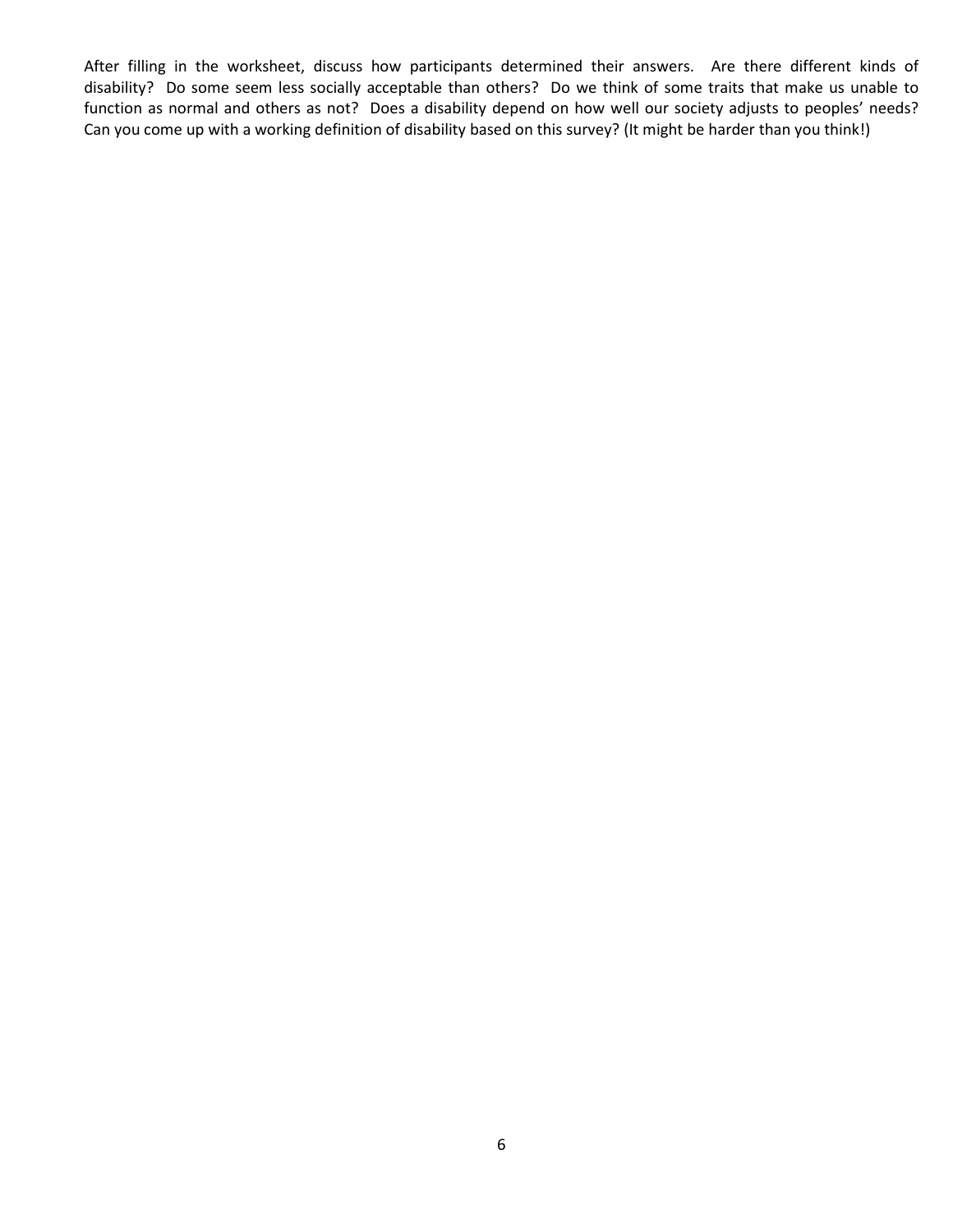#### **Exercise #2: Diversity Profile**

**Directions:** Put a check  $(\sqrt{\ } )$  in all the appropriate boxes

|              | In my environment,                        | White | Black/<br><b>African</b><br>American | <b>Hispanic</b> | <b>Asian</b> | Asian/<br><b>Pacific</b><br><b>Islander</b> | American<br>Indian or<br><b>Alaskan</b><br><b>Native</b> | <b>Hawaiian</b><br><b>Native or</b><br><b>Pacific</b><br><b>Islander</b> | Two or<br><b>More</b><br>Races | <b>LGBTQ</b> | <b>Disabled</b> | Veteran | <b>Male</b> | Female |
|--------------|-------------------------------------------|-------|--------------------------------------|-----------------|--------------|---------------------------------------------|----------------------------------------------------------|--------------------------------------------------------------------------|--------------------------------|--------------|-----------------|---------|-------------|--------|
|              | I am                                      |       |                                      |                 |              |                                             |                                                          |                                                                          |                                |              |                 |         |             |        |
| $\mathbf{2}$ | My Co-workers are                         |       |                                      |                 |              |                                             |                                                          |                                                                          |                                |              |                 |         |             |        |
| 3            | My supervisor is                          |       |                                      |                 |              |                                             |                                                          |                                                                          |                                |              |                 |         |             |        |
| 4            | My elementary school was<br>predominately |       |                                      |                 |              |                                             |                                                          |                                                                          |                                |              |                 |         |             |        |
| 5            | My teachers were mostly                   |       |                                      |                 |              |                                             |                                                          |                                                                          |                                |              |                 |         |             |        |
| 6            | Most of my close friends are              |       |                                      |                 |              |                                             |                                                          |                                                                          |                                |              |                 |         |             |        |
|              | My dentist is                             |       |                                      |                 |              |                                             |                                                          |                                                                          |                                |              |                 |         |             |        |
| 8            | My doctor is                              |       |                                      |                 |              |                                             |                                                          |                                                                          |                                |              |                 |         |             |        |
| 9            | Other people who live in my<br>home       |       |                                      |                 |              |                                             |                                                          |                                                                          |                                |              |                 |         |             |        |
| 0            | People who regularly visit my<br>home     |       |                                      |                 |              |                                             |                                                          |                                                                          |                                |              |                 |         |             |        |
|              | My neighbors are                          |       |                                      |                 |              |                                             |                                                          |                                                                          |                                |              |                 |         |             |        |

#### **Discussion points:**

- This matrix can tell you a lot about your surroundings.
- Often, people find that their intercultural experiences are clustered; in the residence halls for instance. They often also are passive (oneway) and not interactive.
- Having this information on paper allows us to use them in new ways. Few other events force us to take stock of our multicultural interchanges.
- **Most people don't bring this information into their consciousness. They subconsciously are convinced that they are fairly multicultural. It** can be jarring to discover how homogenous our environment is and our environment has had and continues to have an effect on our beliefs.
- **This matrix can give us ideas about how we might enrich our cultural environment and how to reach out to and get to know people who** belong to different groups (Joining a club or community group that includes different kinds of people is an example).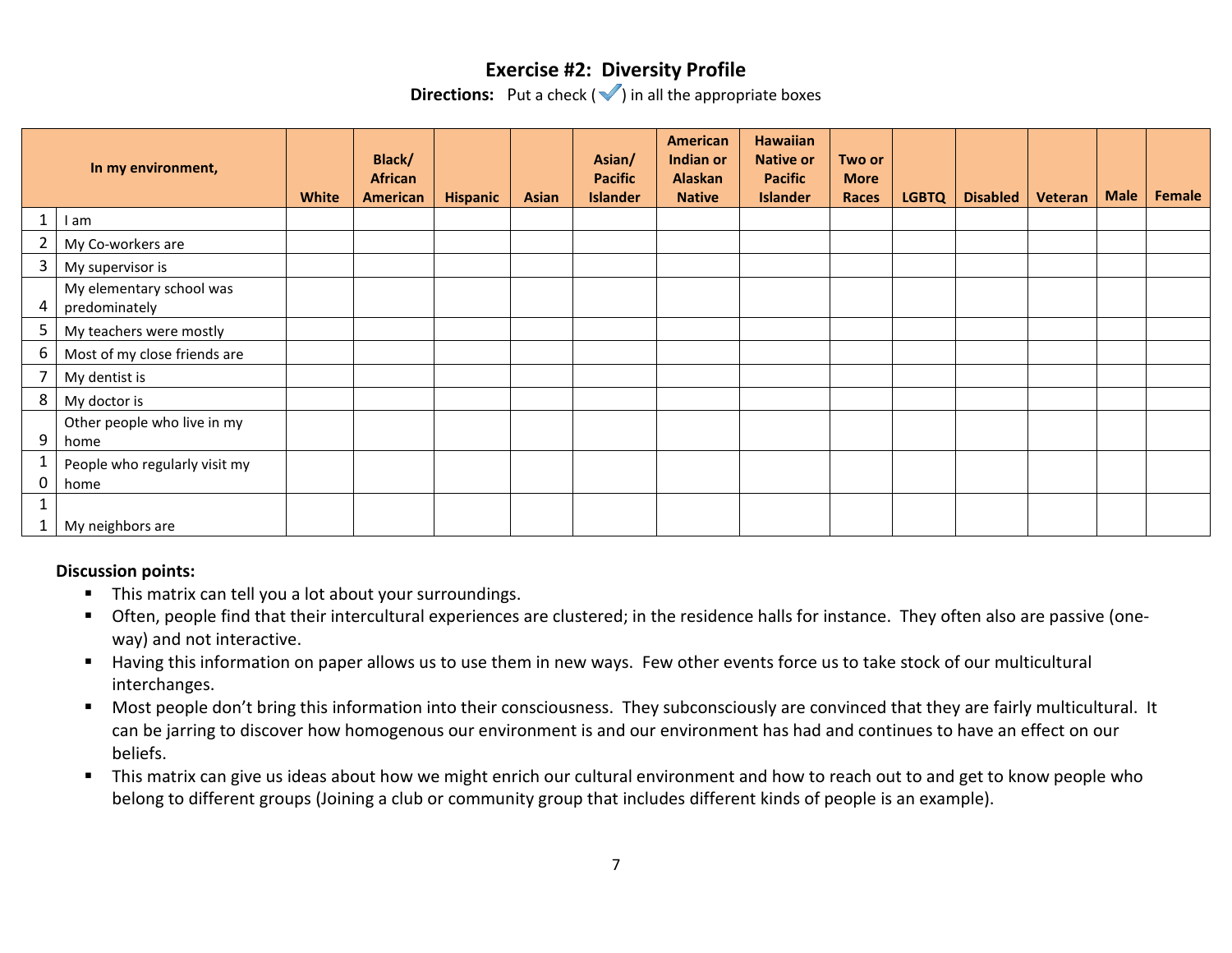#### **Exercise #3: A Step Above**

In this exercise, have participants line up in a straight line, with room for them to move forward and backward. Have them move forward or backward, as instructed below, until the end of the exercise. In the end, people should be in various positions to each other, the most privileged in front.

Instructions to participants: In each case, take one step to move forward or backward each time. When in doubt, remain in place. Childhood is considered until you are 18.

- 1. Move forward if you are male; move backward if you are female.
- 2. Move forward if you are white or Asian. Move backward if you are of another race.
- 3. Move forward if you are able bodied; move back if you have a disability
- 4. Move forward if you had two living parents through childhood. Move back if you had one or no parent through childhood.
- 5. Move forward one step if you parents were married and remained married while you were a child; take a step back if they got divorced.
- 6. Move forward if they are still together; take a step back if they are now separated, divorced or widowed. (If both parents are deceased and were still married at the time of the first parent's death, take a step forward.)
- 7. Move forward if your family could always provide enough food growing up; take a step back if you didn't always have enough food.
- 8. Move forward if your entire family had health care insurance throughout your childhood; move back a step if at times some of your family didn't.
- 9. Move forward if your parents were always employed; take a step back if at times your parents were unemployed. (This could mean either or both, depending on what was the norm).
- 10. Move forward if your family owned their house; move back if you rented.
- 11. Move forward if you never had to move because of housing/living costs; move backward if you ever had to move for housing living costs.
- 12. Move forward if you lived in what you felt was a safe neighborhood; move back if you didn't feel safe in your neighborhood.
- 13. Move forward if you only moved once or not at all growing up; move back if you had to move several times.
- 14. Move forward if you were able to travel out of the US as a child; move back if you never left he country.
- 15. Move forward if your family could afford what you wanted for holidays and birthday; move back if they couldn't' always afford what you wanted.
- 16. Move forward if you needed braces and could afford them; move back if you needed braces and couldn't afford them (Stay still if you didn't need braces)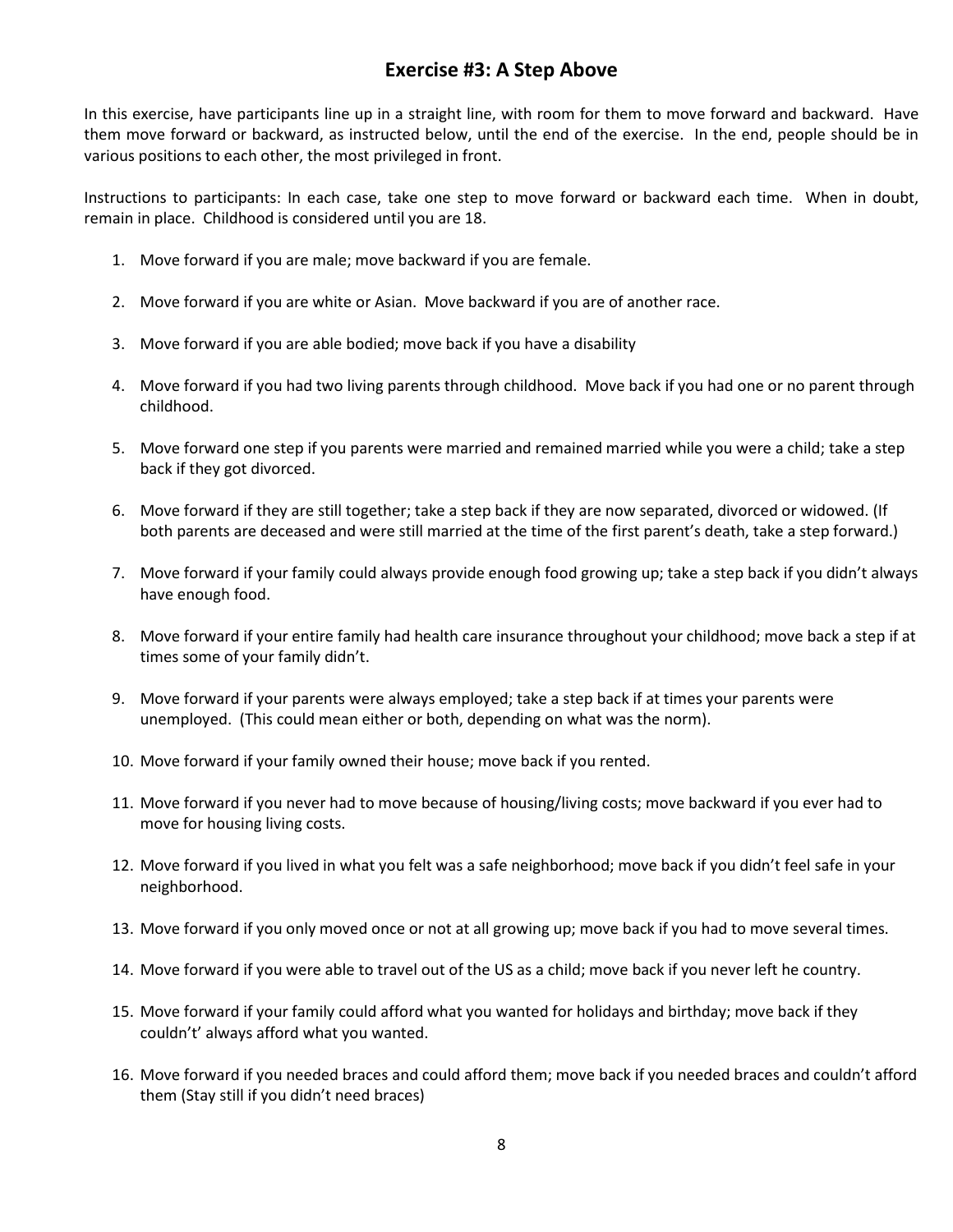- 17. Move forward if one of your parents living with you had a University degree. Move back if neither parent had a degree.
- 18. Move forward if both your parents had University degrees. Move forward if one or more has an advanced degree—MA or PhD.
- 19. Move forward if your parents spoke more than one language.
- 20. Move forward if a parent helped you regularly with homework; move back if neither helped you regularly.
- 21. Move forward if your parents could pay for most or all of your University. Move back if they could pay only little or none.

#### **Discussion questions for A Step Above:**

- 1. What do you see around the room? Who do you see in the front, middle and back?
- 2. In what ways do the people near you reflect or not reflect your community?
- 3. How do you feel about where you are relative to the others in the room? How do you feel about where others are in relation to you?
- 4. What went through your mind as you moved forward and backward?
- 5. Which of the statements did you find most meaningful or eye opening? Why?
- 6. Which of the statements, if any, hurt? Why?
- 7. What does your position in the room say about societal messages about your worth and the worth of people with similar privilege levels?
- 8. How has privilege affected you, your family and your community, in terms of opportunity and access?
- 9. How are social class and privilege tied to prejudice?

#### **Additional instructions:**

- 1. If you ever tried to change your appearance, mannerisms, or behavior to avoid being judged or ridiculed, take one step back.
- 2. If you were taken to art galleries, museum, sporting events or plays by your parents, take one step forward.
- 3. If your school was conducted in a language which was not your first language, take one step back.
- 4. If there were more than 50 books in your house when you grew up, take one step forward.
- 5. If you attended private school or summer camp, take one step forward.
- 6. If you studied the culture of your ancestors in elementary school, take one step forward
- 7. If you were told that you were beautiful, smart and capable by your parents, take one step forward.
- 8. If you saw members of your race, ethnic group, gender or sexual orientation portrayed on television in degrading roles, take one step back.
- 9. If you move through the world without people being afraid of you, or thinking of you as a potential threat to their safety, take one step forward.
- 10. If your parents told you could be anything you wanted to be, take one step forward.
- 11. If you were ever uncomfortable about a joke related to your race, ethnicity, ability, gender or sexual orientation but felt unsafe to confront the situation, take one step back.
- 12. If you were ever the victim of violence related to your race, ethnicity, ability, gender or sexual orientation, take one step back.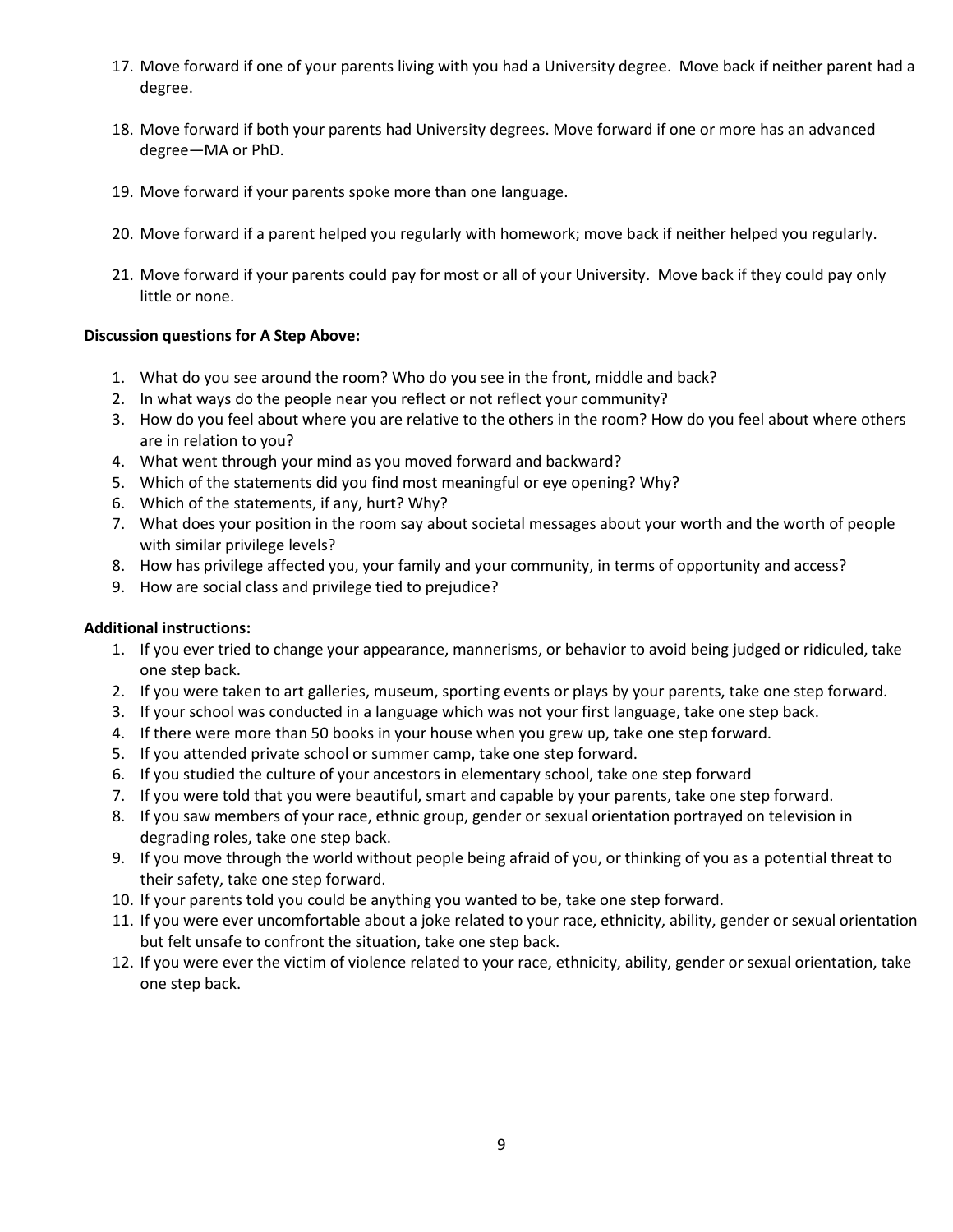### **Advanced Exercises**

## **Extended Time May Be Needed for Discussion**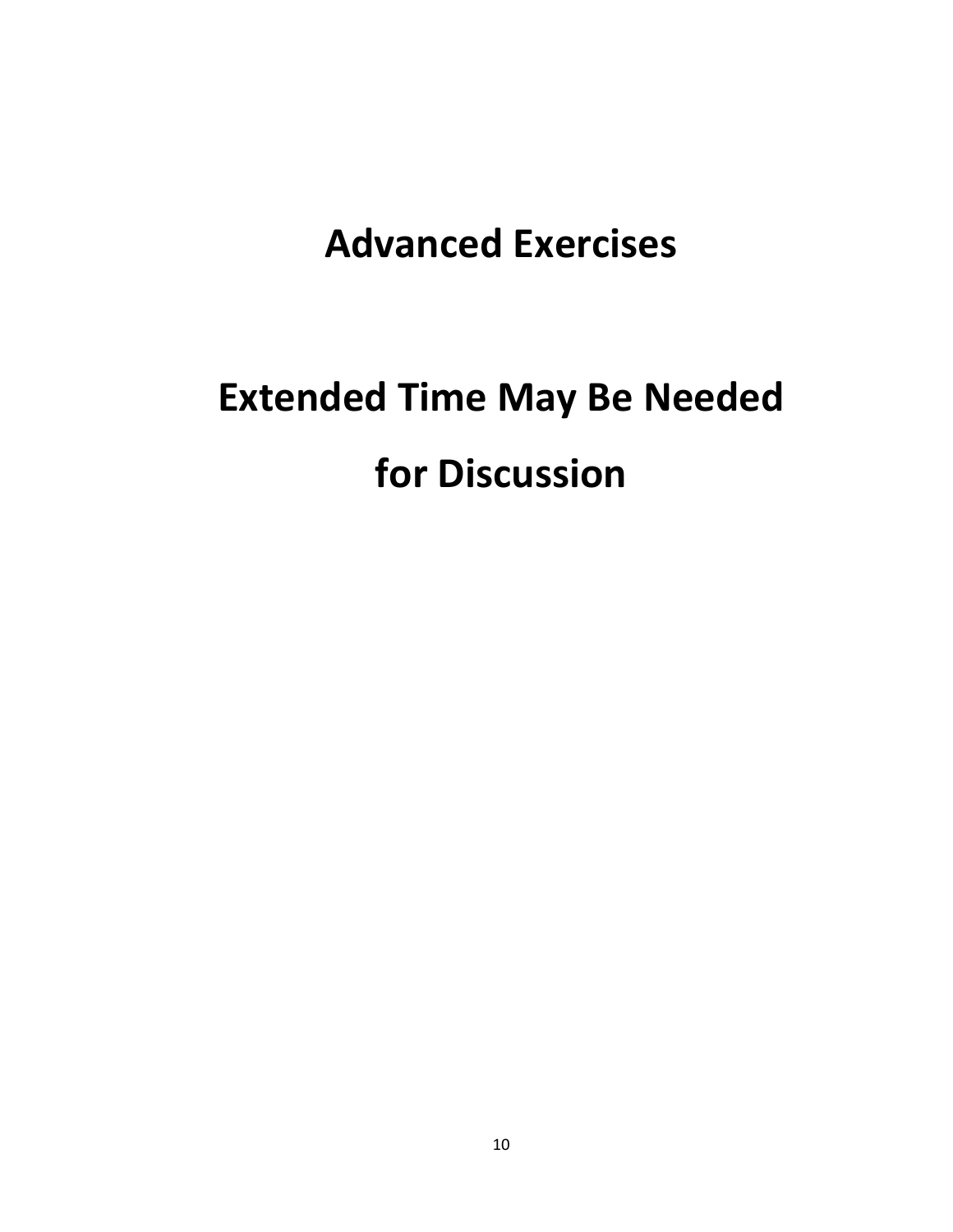#### **Exercise #4: Origins of Difference\***

In this simple exercise, the leader facilitates a discussion based on one of the questions:

When did you first become aware of differences between the sexes? When did you first become aware of differences in race? When did you first become aware of differences in sexualities? When did you first become aware of differences in class? When did you first become aware of differences in abilities in people?

To do this successfully, a few ground rules are needed: First, everyone is to talk about *their own* personal experience. The point of the exercise is not to necessarily talk about attitudes or prejudices toward groups although those may come up--but to just recognize when we became aware of difference. The moment may be first hand, when a participant saw and recognized someone different than themselves, or second hand, by overhearing a conversation, watching people in film or on TV. If participants can't remember the earliest time, just ask them to tell of a time they remember when they were aware of the difference.

After, discuss how the exercise made them feel or think—had they considered how they learned about difference before? How was it listening to other's histories?

\*Additional time may be needed for discussion.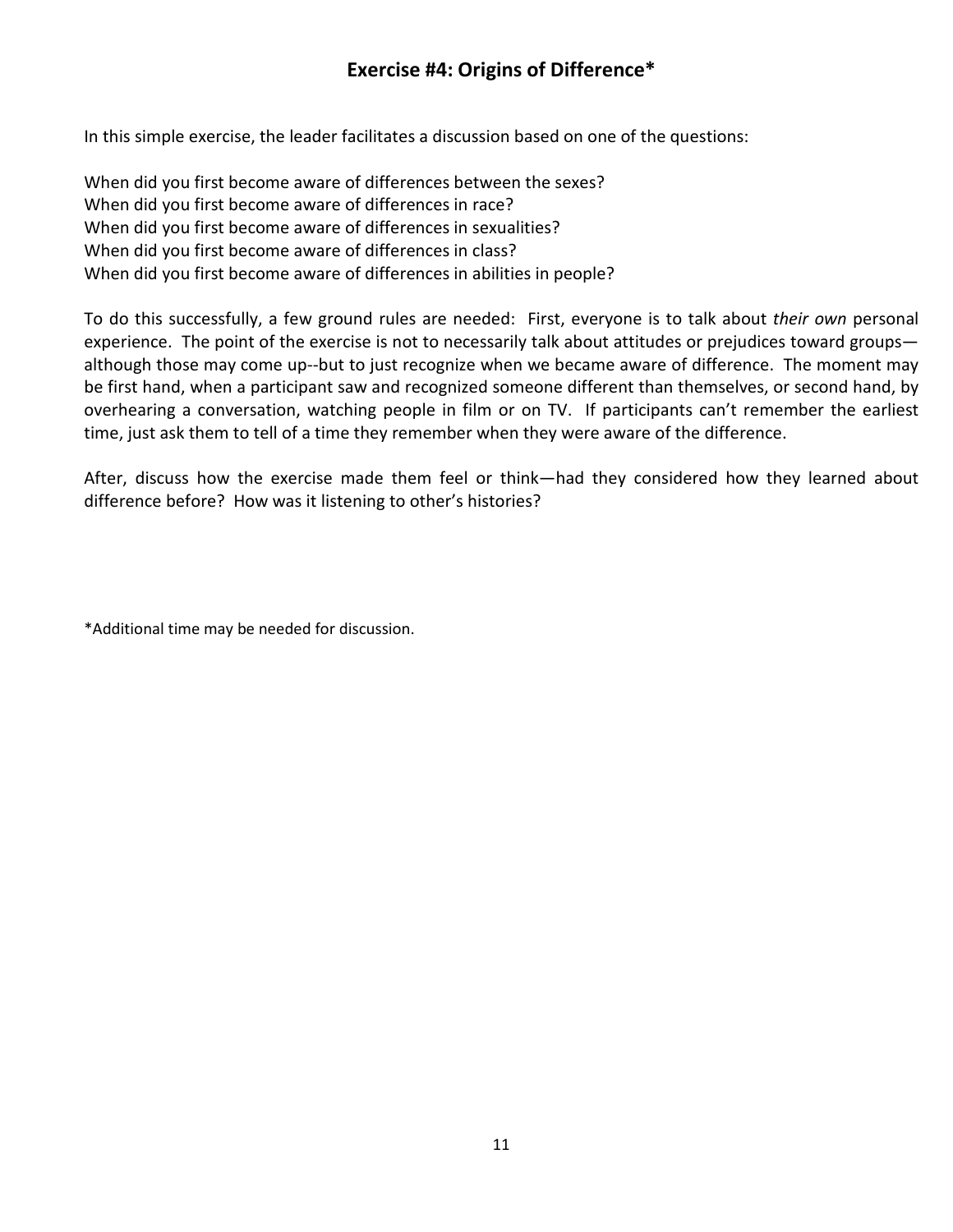#### **Exercise #5: Crossing the Line\***

In this exercise, have participants stand up in an open space. Divide the space in half with an imaginary line,



or create an imaginary long line (AB) to represent a continuum:

 $\mathsf A$ 

Make the following statements, one at a time, clearly designating one side of the space to represent one half of the statement and the other side of the space to represent the other. Have participants move individually to the side that best represents their beliefs or desires.

If you have a continuum from A to B, participants can decide *where along the line* they want to stand, suggesting how strongly they support the one statement or the other. Otherwise, you can make them choose one side or the other (the tougher option). You can pick and choose which statements are appropriate for your group members, and add additional ones as is appropriate. Phrase the statements in a way that does not judge either side.

- 1. Generally, I am comfortable with my body/Generally, I'm not comfortable with my body
- 2. Generally, I like being with other people/ Generally I like being alone
- 3. In my spare time, I'm often socializing/doing activities by myself
- 4. I tend to gravitate to those similar to me/I tend to gravitate to those different than me
- 5. I seek out cultural experiences that challenge my beliefs/ I prefer cultural experiences that support my beliefs
- 6. I feel comfortable sharing meals with those who have different customs or restrictions/ I don't feel comfortable…
- 7. I feel comfortable around those who served in the armed forces/ I feel less comfortable around those who…
- 8. I feel comfortable around people with disabilities/ I feel less comfortable around with people w/ disabilities
- 9. I feel comfortable around those of a different race/ I feel less comfortable around those of the same race
- 10. I feel comfortable around those of a different sexuality/ I feel less comfortable around those of a different sexuality
- 11. I feel comfortable around those with very different political beliefs/ I feel less comfortable around those…
- 12. I feel comfortable around those much older than me/ I feel less comfortable around those much older
- 13. I feel comfortable around those much younger than me/ I don't feel comfortable around those much younger
- 14. Most of my friends are the same race as me/ I have friends of many races
- 15. I have friends of different races/ generally, my friends are the same race as me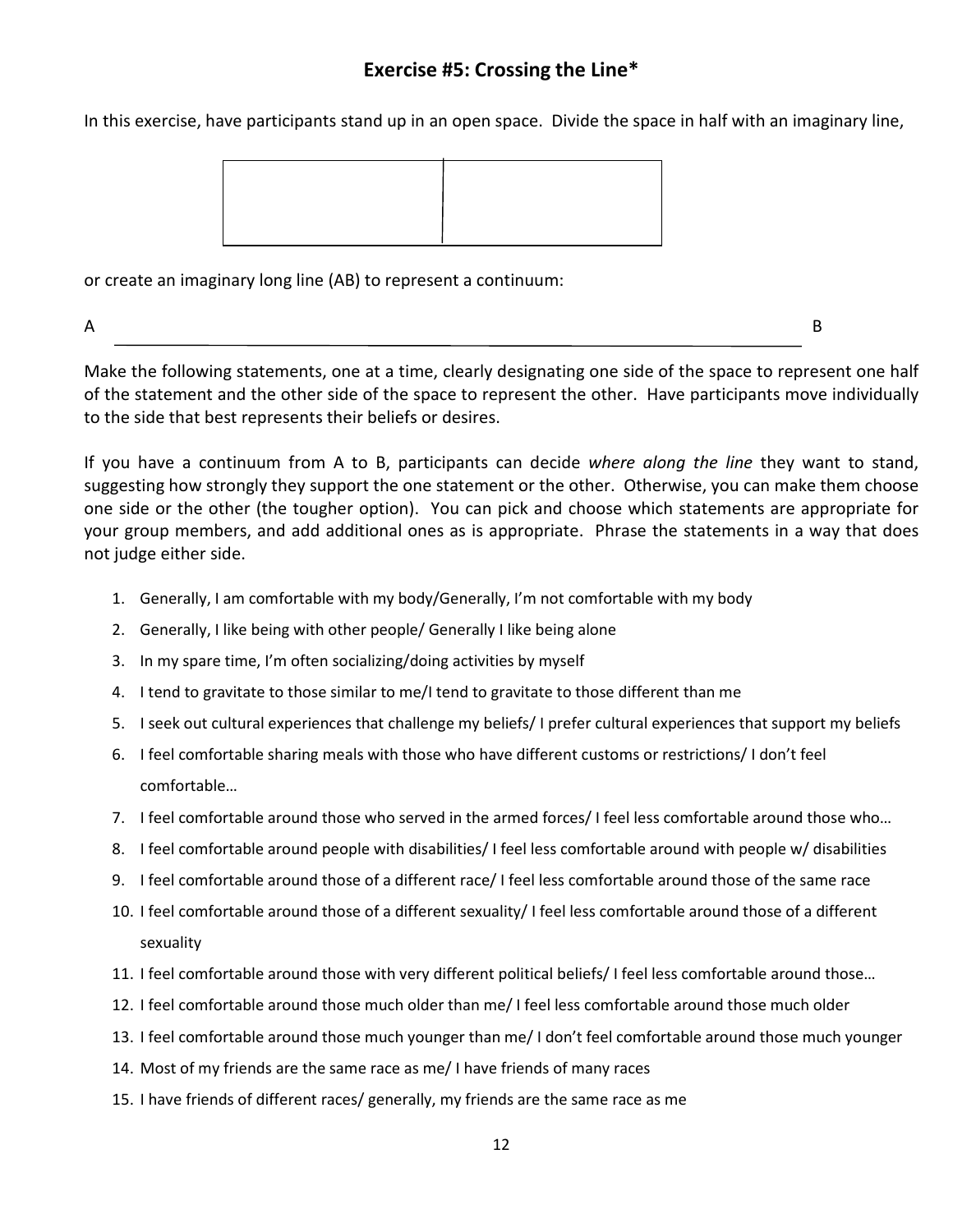- 16. I have friends with different sexualities/ generally, my friends share the same sexuality as I have
- 17. My friends are a range of ages/ generally, my friends are the same age as me

*Discuss reactions to what participants saw and felt within during the exercise. End with the following:* I was completely honest in this exercise/ I adjusted my position based on what I thought others would think…

\*Additional time may be needed for discussion